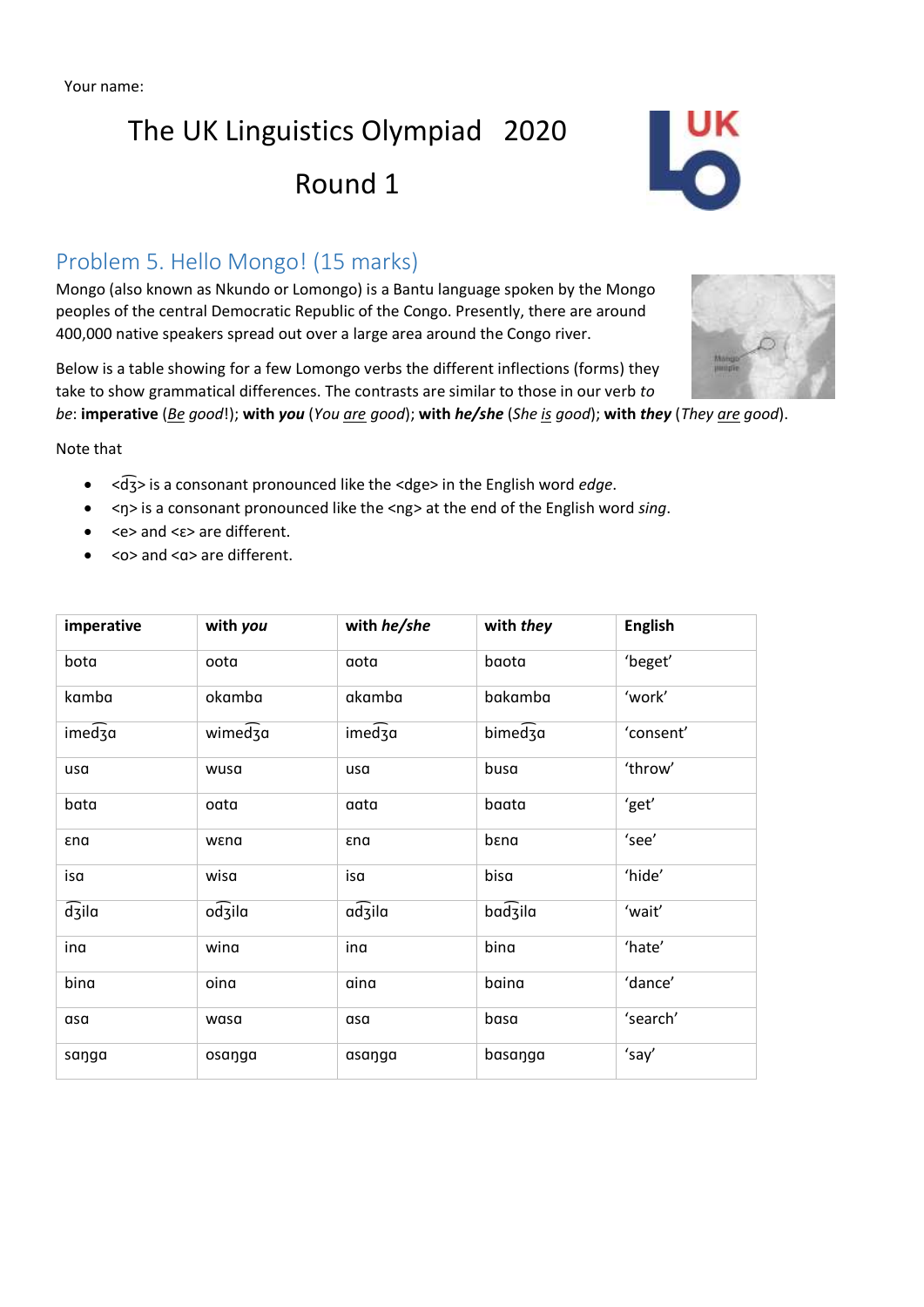Your name:

# The UK Linguistics Olympiad 2020 Round 1



**Q5.1.** Fill in the blanks in the table below.

| imperative | with you | with he/she | with they | <b>English</b> |
|------------|----------|-------------|-----------|----------------|
| bakisa     | (1)      | (2)         | (3)       | 'add'          |
| (4)        | wanda    | (5)         | (6)       | 'begin'        |
| solola     | (7)      | (8)         | basolola  | 'chat'         |
| ponama     | (9)      | aponama     | (10)      | 'elect'        |
| (11)       | oowa     | (12)        | (13)      | 'cure'         |
| (14)       | (15)     | aalusa      | (16)      | 'turn'         |
| longa      | (17)     | (18)        | (19)      | 'win'          |